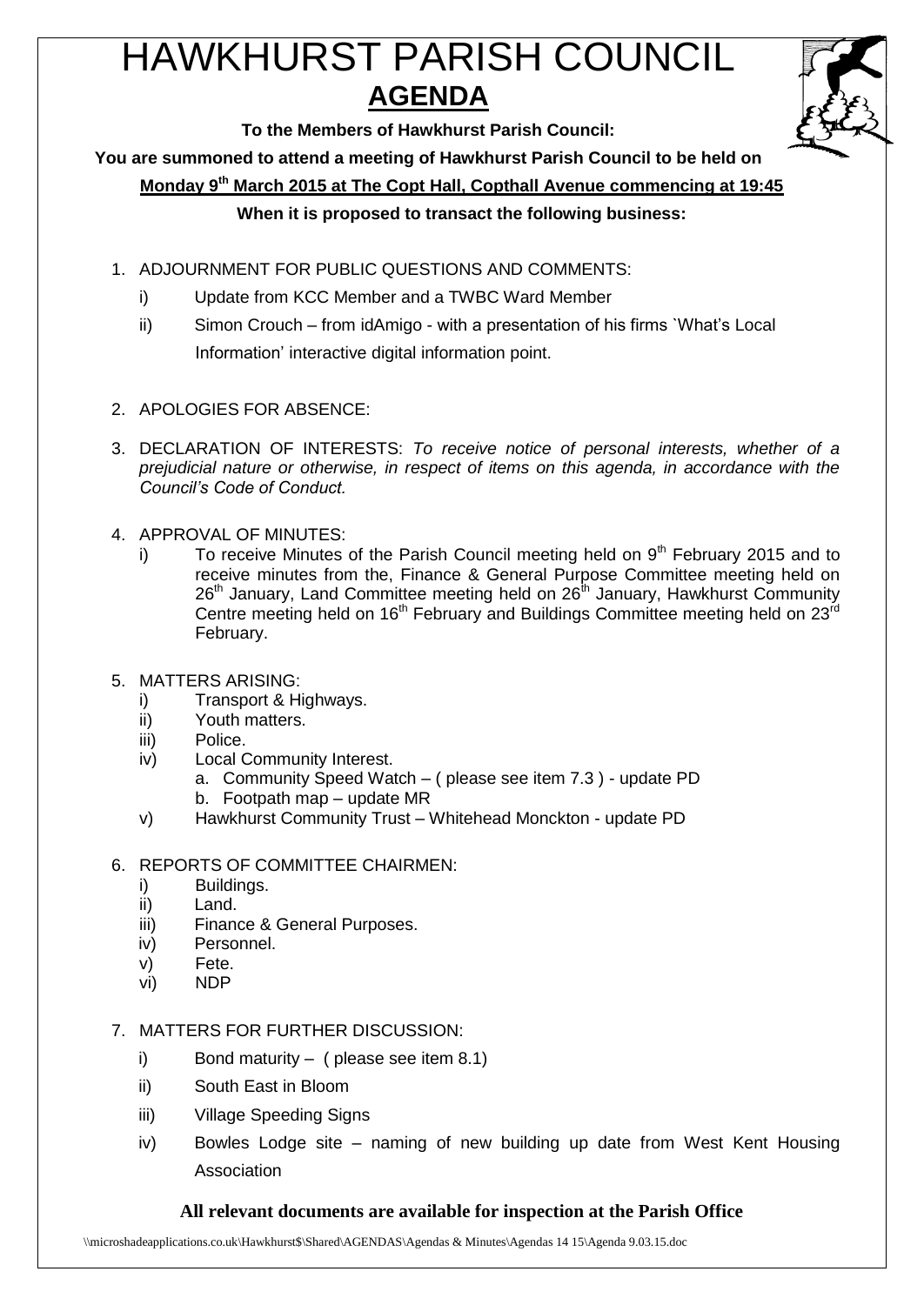- 8. CORRESPONDENCE:
- 9. FINANCE:
- 10. PLANNING:
- 11. BURIAL & MEMORIAL:
- 12. NOTES & INFORMATION:
- 13. CONFIDENTIAL: *Pursuant to section 1 (2) of the Public Bodies (Admission to Meetings) Act 1960 it is resolved that, because of the confidential nature of the business to be transacted, the public and the press leave the meeting during consideration of the following items:*
- 14. CLOSURE:

Anita Maxwell, Assistant Clerk to the Parish Council

Agenda Item 8: Correspondence

|   | Date                     | From                                | Subject                                                                    |
|---|--------------------------|-------------------------------------|----------------------------------------------------------------------------|
|   | Received                 |                                     |                                                                            |
|   | 19/02/2015               | Cambridge &<br><b>Counties Bank</b> | <b>Maturity Notice Letter</b>                                              |
| 2 | 20/02/2015   Action with | Communities in<br><b>Rural Kent</b> | News letter and annual membership due to join from<br>1/04/15 to 31/3/2016 |
| 3 | 23/02/2015               | M A Winn                            | Estimate to paint public area of the Parish Office                         |
|   | 27/02/2015               | Audruicg                            | French invitation to event 21 <sup>st</sup> to 23 <sup>rd</sup> March      |

Agenda Item 9: Finance.

# INCOME AND EXPENDITURE FEBRUARY 2015

| Accounts for payment            | £  | 7,032.56   |
|---------------------------------|----|------------|
| Payment received                | £  | 1,788.26   |
| <b>Net Expenditure</b>          | -£ | 5,244.30   |
| <b>Cambridge &amp; Counties</b> |    |            |
| Reserve                         | £  | 60,000.00  |
| <b>Lloyds Current</b>           | £  | 10,341.00  |
| <b>Lloyds Access Reserve</b>    | £  | 113,173.40 |
| <b>Petty Cash</b>               | £  | 210.35     |

# **All relevant documents are available for inspection at the Parish Office**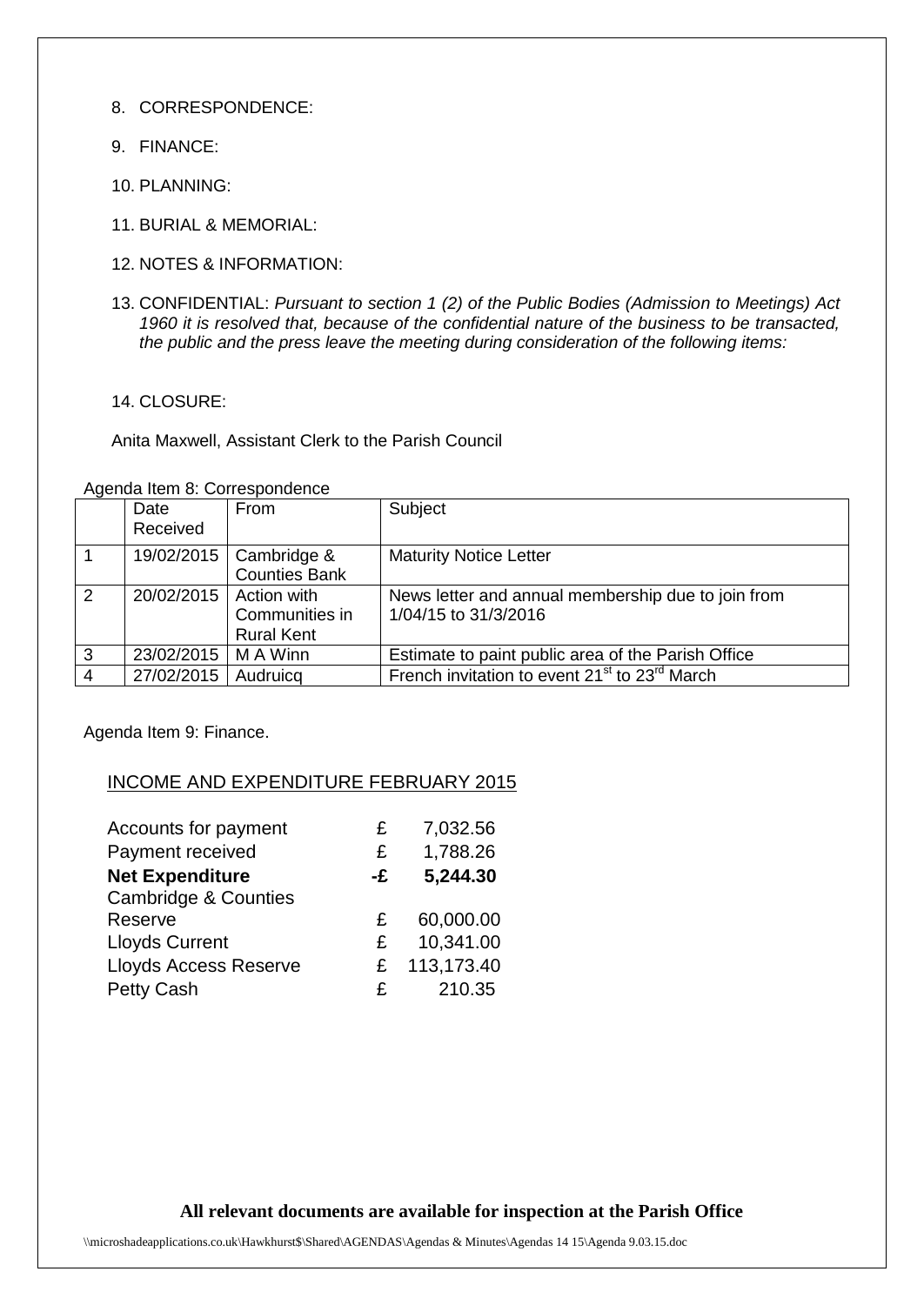- 9.1 Agreement to pay payments schedule.
- 9.2 Account reconciliation and petty cash check.

Agenda Item 10: Planning

- 10.1 Planning & Highways Information:
- 10.1.1 Communications with Tunbridge Wells Planning Department update PD Re: planning application 14/506827/FULL Lillesden Frith, Horns Road

| Ref. No.        | Proposal                                  | Location                           | Comments |
|-----------------|-------------------------------------------|------------------------------------|----------|
| 14/503346/FULL  | Notification of Appeal                    | Land To West Of                    |          |
| PINS reference: | Lodged with the                           | Lorenden Park And                  |          |
| APP/M2270/A/14  | Planning                                  | The White House                    |          |
| /2228680        | Inspectorate<br>Proposal: Residential     | Highgate Hill,<br>Hawkhurst, Kent. |          |
|                 | development                               |                                    |          |
|                 | comprising 62                             |                                    |          |
|                 | dwellings, access,                        |                                    |          |
|                 | parking, garages and                      |                                    |          |
|                 | car barns, hard and<br>soft landscaping.  |                                    |          |
|                 | <b>PLEASE NOTE: This</b>                  |                                    |          |
|                 | appeal is linked to                       |                                    |          |
|                 | PINS reference:                           |                                    |          |
|                 | APP/M2270/A/14/22                         |                                    |          |
|                 | 28680<br>Comments due by                  |                                    |          |
|                 | $12^{th}$ March                           |                                    |          |
|                 |                                           |                                    |          |
|                 | <b>TUNBRIDGE</b>                          |                                    |          |
|                 | <b>WELLS BOROUGH</b><br><b>LOCAL PLAN</b> |                                    |          |
|                 | <b>CONSULTATION</b>                       |                                    |          |
|                 | ON THE SITE                               |                                    |          |
|                 | <b>ALLOCATIONS</b>                        |                                    |          |
|                 | <b>DEVELOPMENT</b>                        |                                    |          |
|                 | <b>PLAN DOCUMENT</b>                      |                                    |          |
|                 | (DPD) MONDAY 9<br><b>FEBRUARY TO</b>      |                                    |          |
|                 | <b>MONDAY 23</b>                          |                                    |          |
|                 | <b>MARCH 2015 -</b>                       |                                    |          |
|                 | comments due 23rd                         |                                    |          |
|                 | March                                     |                                    |          |

**All relevant documents are available for inspection at the Parish Office**

\\microshadeapplications.co.uk\Hawkhurst\$\Shared\AGENDAS\Agendas & Minutes\Agendas 14 15\Agenda 9.03.15.doc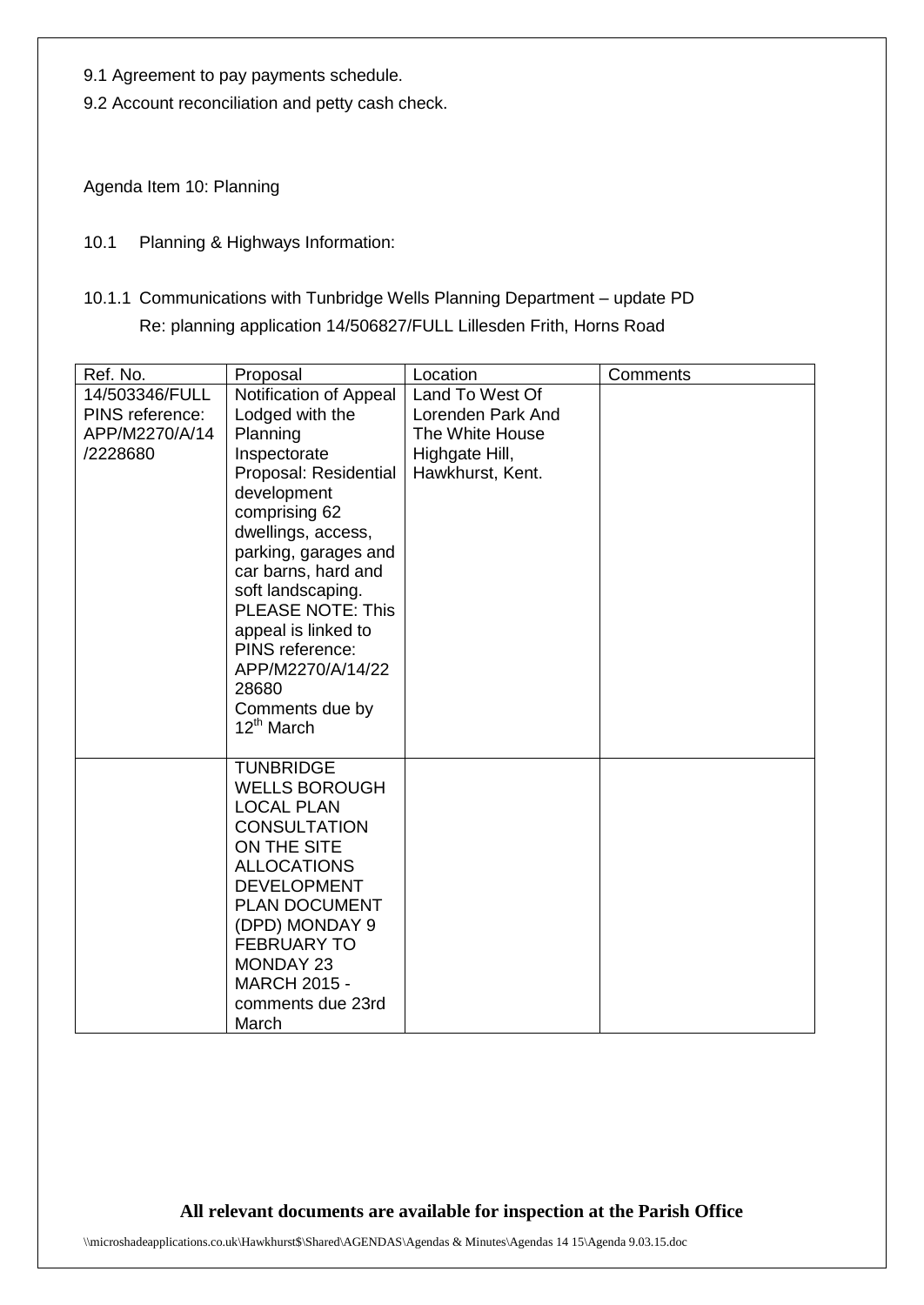| 13/01428/FULL   | Notification of Appeal | <b>Station Garage Gills</b> |  |
|-----------------|------------------------|-----------------------------|--|
| PINS reference: | Lodged with the        | <b>Green Hawkhurst</b>      |  |
| M2270/A/14/22   | Planning               |                             |  |
| 18174           | Inspectorate           |                             |  |
|                 | Demolition of          |                             |  |
|                 | existing buildings     |                             |  |
|                 | associated with        |                             |  |
|                 | disused garage         |                             |  |
|                 | workshop and petrol    |                             |  |
|                 | station; Construction  |                             |  |
|                 | of 8 No. new           |                             |  |
|                 | dwellings PLEASE       |                             |  |
|                 | NOTE - CHANGE          |                             |  |
|                 | OF PROCEDURE.          |                             |  |
|                 | This Appeal will now   |                             |  |
|                 | be dealt with by the   |                             |  |
|                 | Inquiry Procedure.     |                             |  |
|                 | Comments due by        |                             |  |
|                 | 31 March 2015.         |                             |  |

10.2 Planning TWBC Approved:

| Ref. No.       | Proposal                                                                                                                                                                                             | Location                                                           | Comments/Valid |
|----------------|------------------------------------------------------------------------------------------------------------------------------------------------------------------------------------------------------|--------------------------------------------------------------------|----------------|
| 14/504010/FULL | Proposal<br>Retrospective - Works to<br>listed building and detached<br>garage                                                                                                                       | Lower Conghurst Oast<br>and Ragstone Barn<br><b>Conghurst Lane</b> |                |
| 14/506255/FULL | <b>Single Storey Side</b><br>extension for WCs and<br>extended restaurant                                                                                                                            | The Great House,<br><b>Wellington Road</b>                         |                |
| 14/505678/FULL | Minor Material Amendment<br>to 13/02764 to increase the<br>width of the northern part of<br>the building, add 3 dormer<br>windows, amend windows,<br>provide 2nd floor and<br>basement accommodation | Frith Farm, Park Lane                                              |                |
| 14/506827/FULL | Proposed two storey side<br>extension to existing house,<br>replacement garage and re<br>cladding of existing porch<br>and annex structures.                                                         | Lillesden Frith, Horns<br>Road                                     |                |

#### 10.3 Planning TWBC Refused:

| Ref. No. | <b>Proposal</b> | Location | Comments/Valid |
|----------|-----------------|----------|----------------|
|          |                 |          |                |
|          |                 |          |                |

# **All relevant documents are available for inspection at the Parish Office**

\\microshadeapplications.co.uk\Hawkhurst\$\Shared\AGENDAS\Agendas & Minutes\Agendas 14 15\Agenda 9.03.15.doc